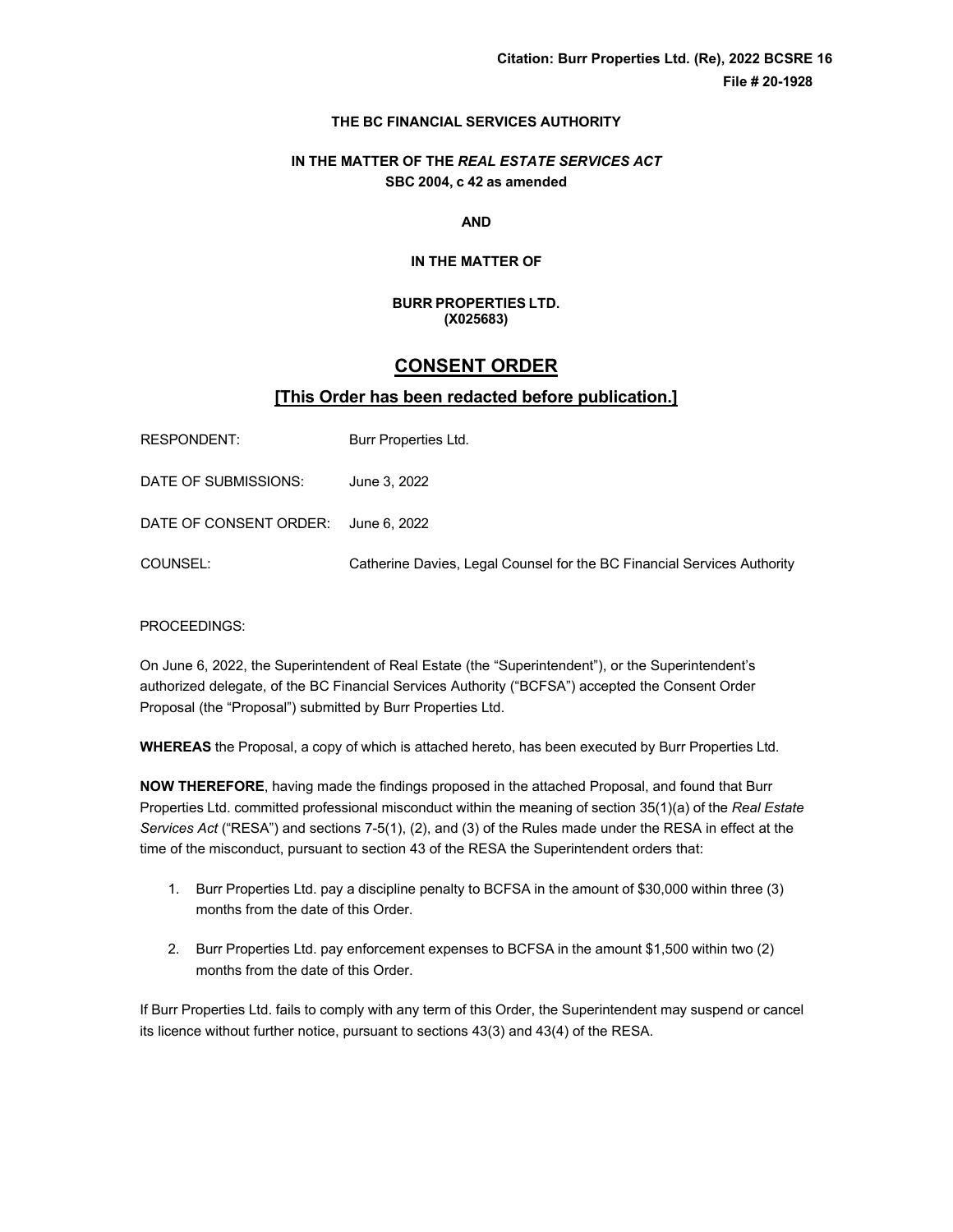Dated this 6 day of June 2022 at the City of Vancouver, British Columbia.

Superintendent of the BC Financial Services Authority

 "JONATHAN VANDALL" Jonathan Vandall Delegate of the Superintendent of Real Estate Province of British Columbia

Attch.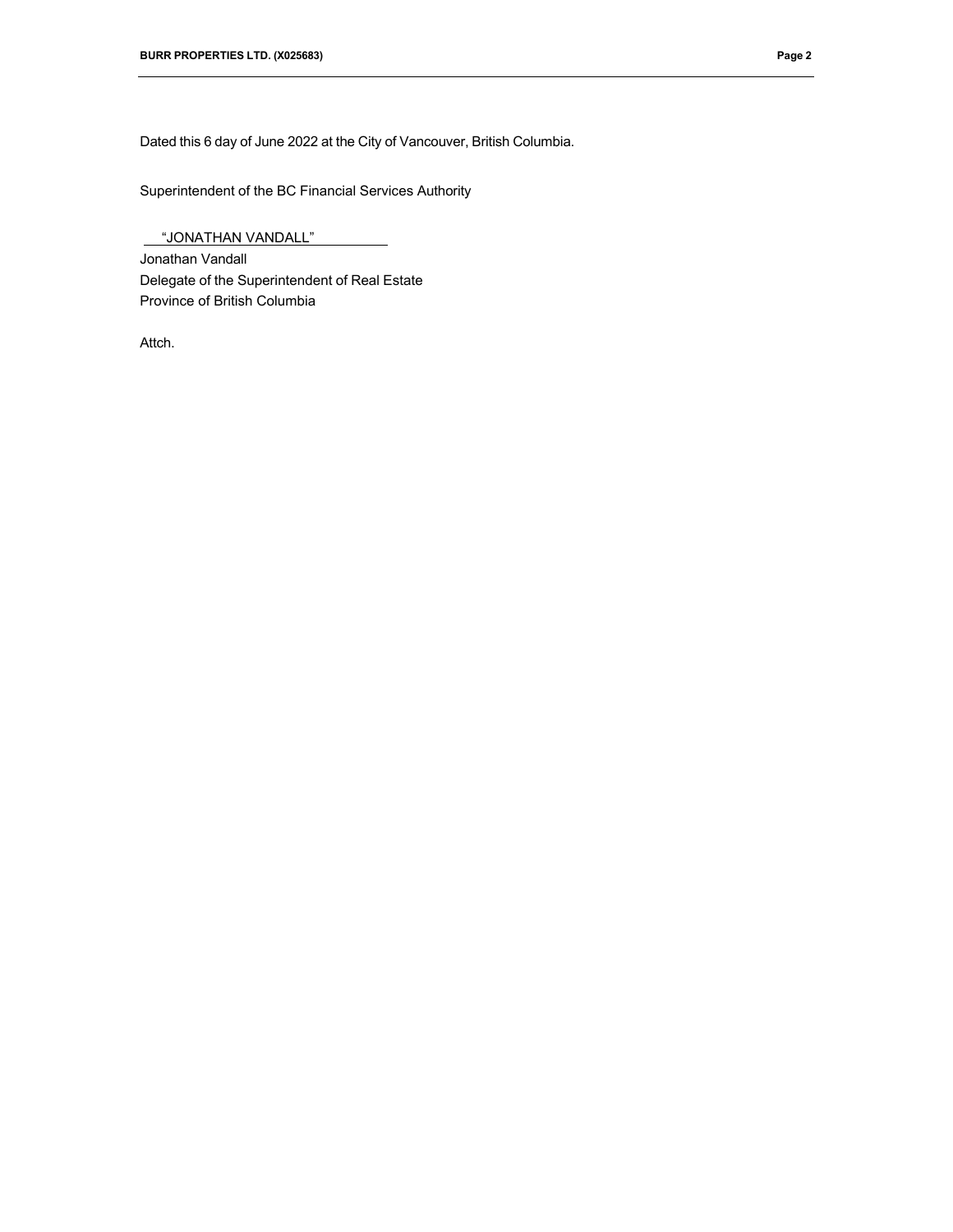#### **File INC #20-1928**

## **IN THE MATTER OF THE** *REAL ESTATE SERVICES ACT* **SBC 2004, c 42 as amended**

#### **IN THE MATTER OF**

# **BURR PROPERTIES LTD. (X025683)**

#### **CONSENT ORDER PROPOSAL BY BURR PROPERTIES LTD.**

#### **BACKGROUND AND FACTS**

This Consent Order Proposal (the "Proposal") is made by Burr Properties Ltd. (the "Brokerage") to the Superintendent of Real Estate (the "Superintendent") of the BC Financial Services Authority (the "BCFSA") pursuant to section 41 of the Rea/ *Estate Services Act* ("RESA").

For the purposes of the Proposal, the Brokerage and the Superintendent have agreed upon the following facts:

- 1. The Brokerage (X025683) has been licensed since March 25, 1997 and provides trading and rental property management services.
- 2. At all material times, licensee AL was the managing broker of the Brokerage.
- 3. On or about November 30, 2020, BCFSA (or predecessor regulator) received the Brokerage's accountant's report filing for 2020 (the "November 2020 AR").
- 4. The November 2020 AR revealed a trust fund shortage.
- 5. On February 11, 2021, BCFSA conducted an audit of the Brokerage (the "Audit").
- 6. On February 24, 2021, BCFSA conducted an interview of AL.
- 7. On February 25, 2021, BCFSA conducted and interview of the director of the Brokerage ("MH").
- 8. On May 6, 2021 BCFSA finalized an audit report regarding the findings of the Audit (the "Audit Report").
- 9. The Audit Report contains findings as follows:
	- a. on July 30, 2020, AL and MH authorized a transfer of \$495,303.85 from the Brokerage's real estate trust account to the commission trust account;
	- b. as a result of insufficient funds in the real estate trust account, the authorization was amended to the funds being transferred from the pooled rental trust account instead;
	- c. on July 31, 2020, the Brokerage transferred \$495,303.85 from the pooled rental trust account to the commission trust account;
	- d. also on July 31, 2020, bank drafts in the total amount of \$495,303.85 were issued from the commission trust account to pay overdue commissions to two former licensees of the Brokerage, TZ PREC and DV PREC;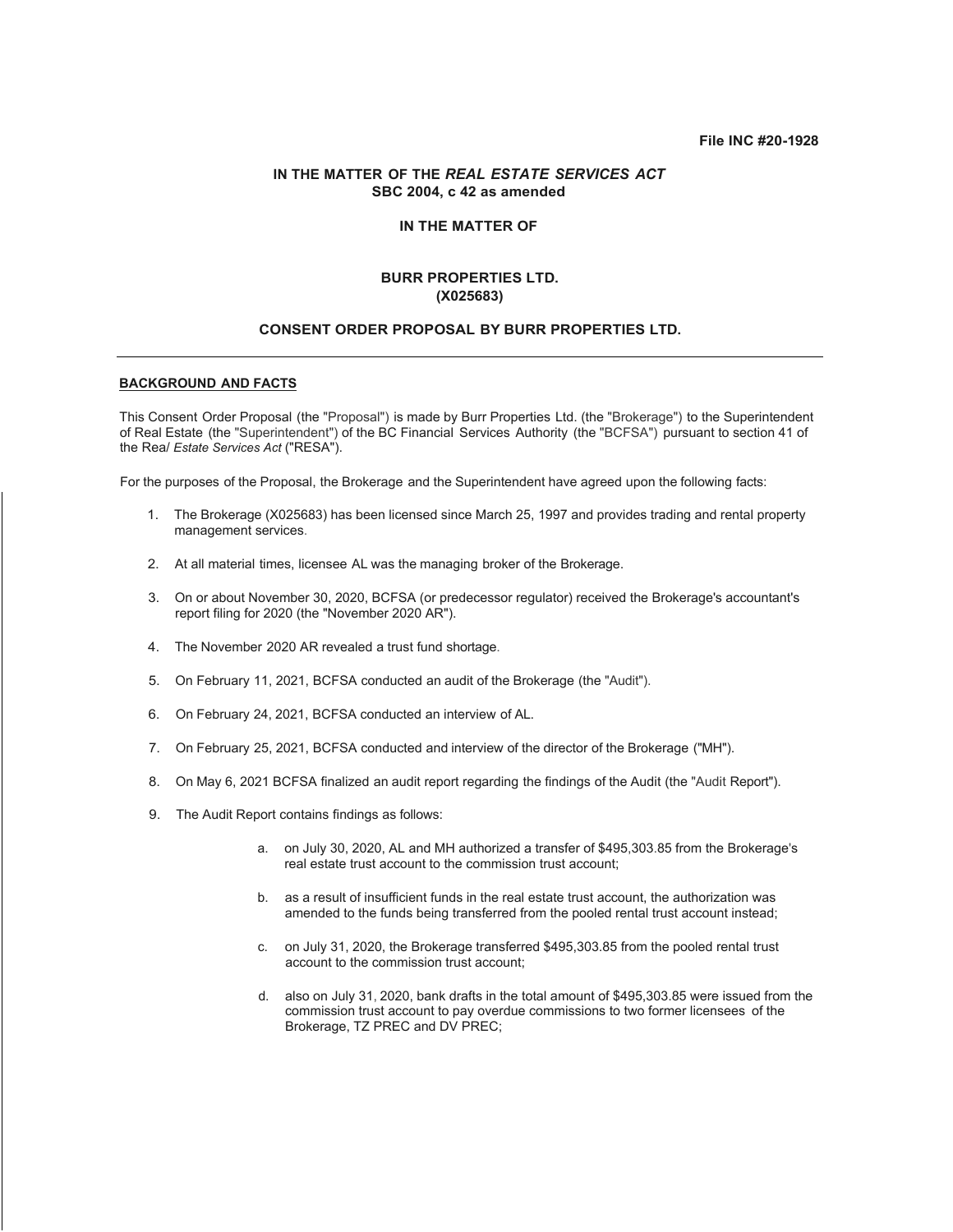- e. the commissions related to three real estate development projects facilitated by the Brokerage, TZ PREC, and DV PREC;
- f. a portion of the commissions owed to TZ PREC and DV PREC in the amount of \$249,298.81was held in the real estate trust account of the Brokerage's affiliated brokerage, [Brokerage 1] (the "[Brokerage 1]");
- g. the payment of the Commissions caused a shortage in the Brokerage's pooled rental trust account in the amount of \$495,303.85 from July 31, 2020 to December 23, 2020;
- h. on December 23, 2020, a cheque from [Brokerage 1] in the amount of \$249,298.81 was deposited into the Brokerage's pooled rental trust account, reducing the shortage in that account to \$246,005.04;
- i. on February 25, 2021, the remaining shortage of \$246,005.04 was replenished.
- 10. At all material times, the Brokerage and [Brokerage 1] shared the same administration team and bookkeeper.
- 11. AL was at all material times managing broker of [Brokerage 1] and signatory of all trust accounts held by [Brokerage 1].
- 12. AL told BCFSA that in June 2020, the Brokerage lost its long-term bookkeeper who had been there for over twenty years. Several former licensees of the Brokerage complained of unpaid commissions. AL said the new bookkeeper was unable to locate the commissions but was confident there were adequate funds.
- 13. Effective March 10, 2021, BCFSA imposed licensing conditions on AL's license pursuant to its powers under section 15 of the RESA, changing the authorized signatories on all trust accounts and sub-accounts held by the Brokerage and [Brokerage 1] from:
	- a. in respect of the Brokerage: from AL and two Brokerage staff (TL and JB) to AL and MH only;
	- b. in respect to [Brokerage 1]: from AL and a staff member (SS) to AL and MH only for a

period of not less than twelve (12) months (the "Conditions").

- 14. A Notice of Discipline Hearing was issued on May 18, 2022 and served on [AL] and the Brokerage.
- 15. The Brokerage has no prior discipline history with BCFSA.

#### **PROPOSED FINDINGS OF MISCONDUCT**

For the sole purpose of the Proposal and based on the Facts outlined herein, the Brokerage proposes the following findings of misconduct be made by the Superintendent:

- 1. The Brokerage committed professional misconduct within the meaning of section 35(1)(a) of the RESA in that:
	- a. the pooled rental trust account showed a negative balance from July 31, 2022 to February 25, 2021 as a result of commissions paid from that account to former licensees;
	- b. the negative balance was not immediately eliminated and reported to BCFSA

contrary to sections 7-5(1), (2) and (3) *[negative balances in trust accounts and trust records]* of the Rules.